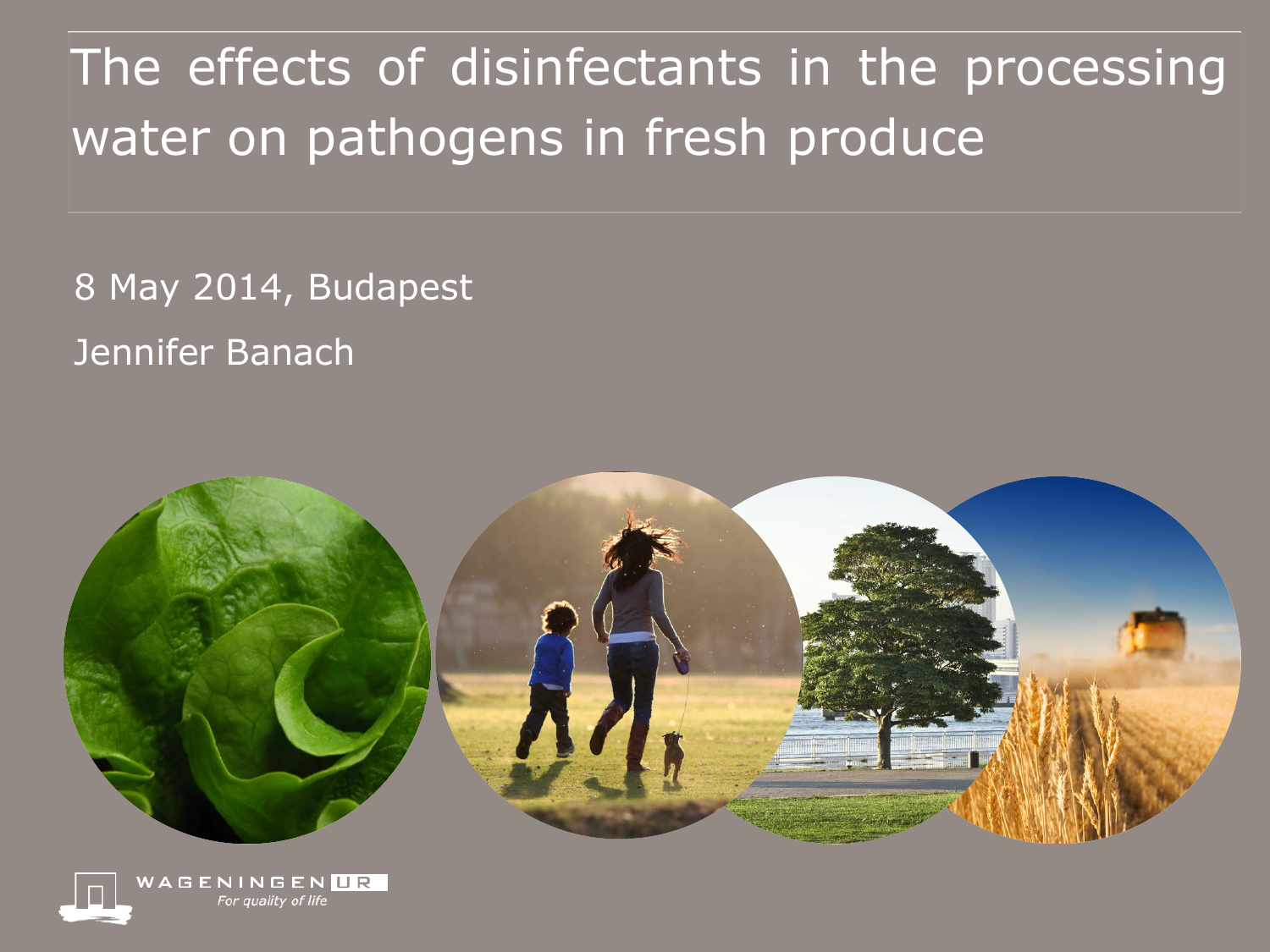### Content

- **Disinfectant Testing Purpose**
- **Experimental Plan**
- **Results & Discussion (R&D)**
- **Summary**
- **Outlook**



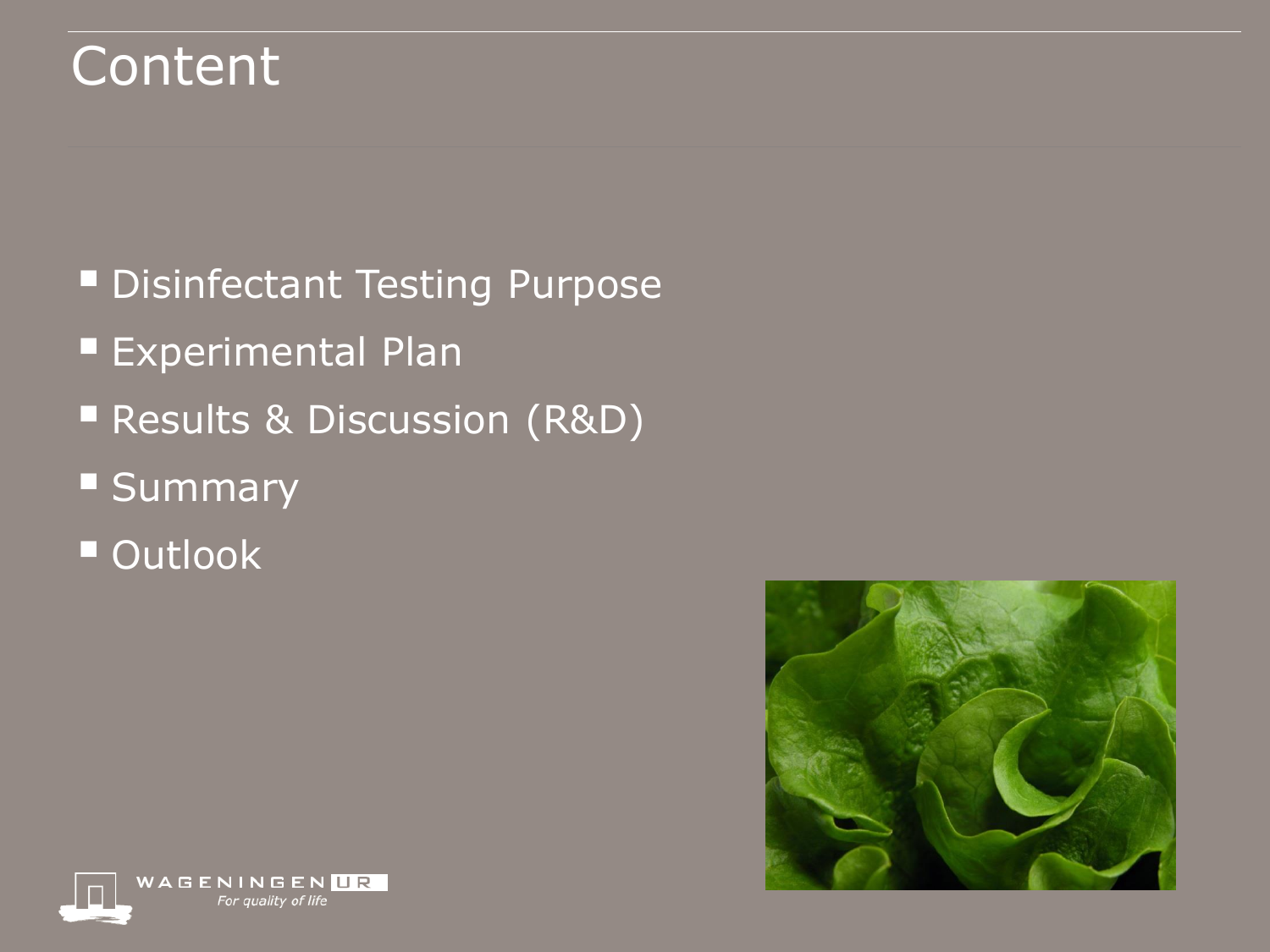#### Purpose

- **Fresh produce are vulnerable to pathogenic** contamination (including cross contamination) during washing.
- **Leafy greens are among the most frequently found fresh** produce involved in outbreak incidents<sup>1</sup>

#### **AIM**

**To evaluate the effects of disinfectants on pathogen presence during the washing of fresh produce.**

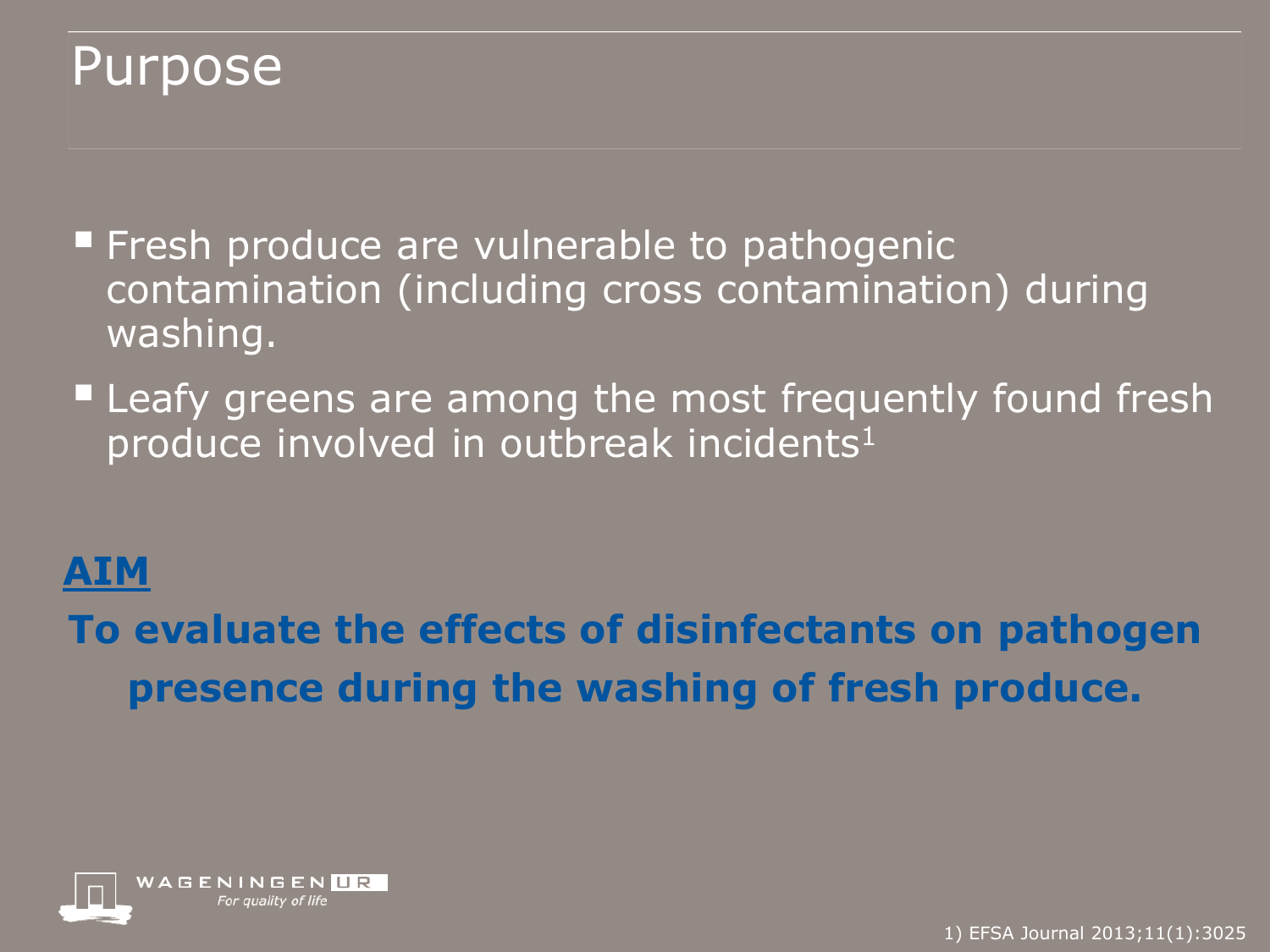# Experimental Plan

**Pathogens** 

- 1) *Escherichia coli*  ESBL Human isolate
- 2) *Salmonella enterica* Typhimurium isolate from lettuce

#### **Disinfectants**

- 1) Chlorine dioxide (5ppm)
- 2) Silver/copper (9 ppm Ag/ 1 ppm Cu)
- 3) Sodium hypochlorite (10ppm)
- 4) Tap water
- Experiments
	- 1) Water
	- 2) Product (leaf and washing water)

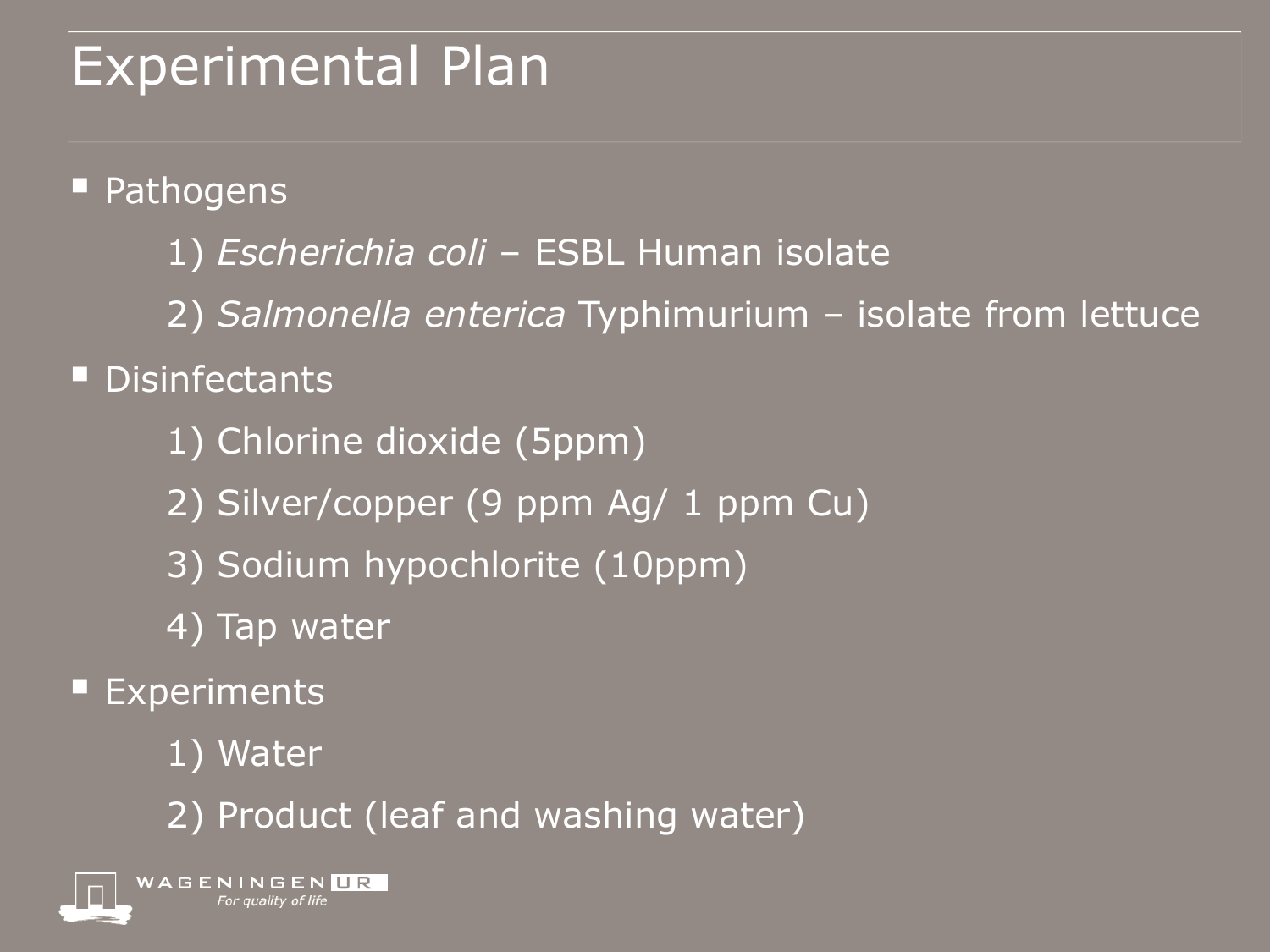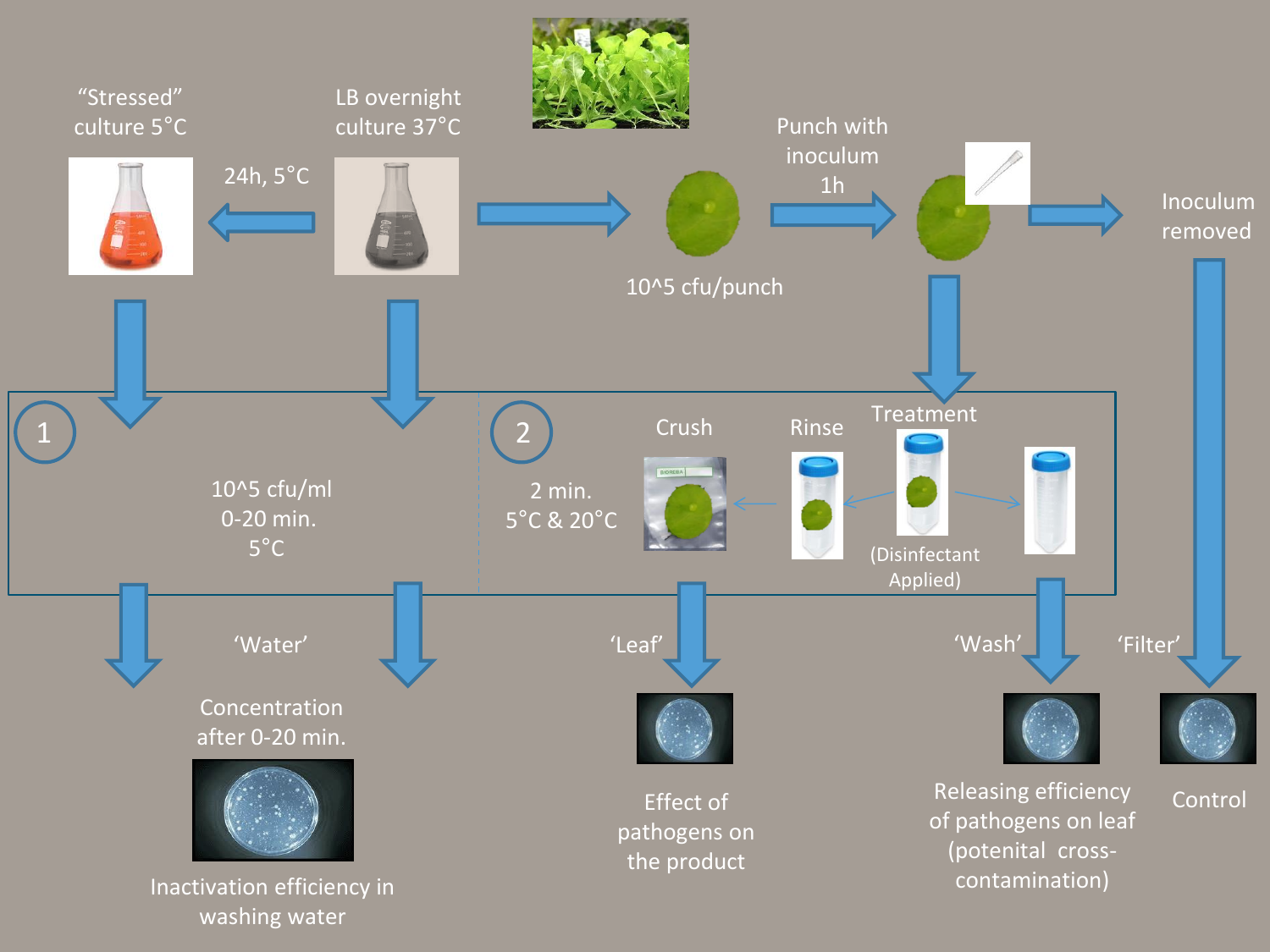# R&D 1: Inactivation in washing water (5°C)



**Time (min)**

◆ Ag/Cu 5ppm ClO2 ▲ 10ppm HClO ● water

For overnight (left) and stressed (data not shown) cultures:

- All 3 disinfectants inactivate the tested pathogens.
- For the tested pathogens, there is a 4 log reduction for  $ClO<sub>2</sub>$  and HClO.
- For the Ag/Cu disinfectant, there is a 4 log reduction with a 10 minute contact time for *E. coli* and *Salmonella*.
- Few differences between overnight and stressed cultures.
- The stressed *E. coli* may survive better towards Ag/Cu (large SD).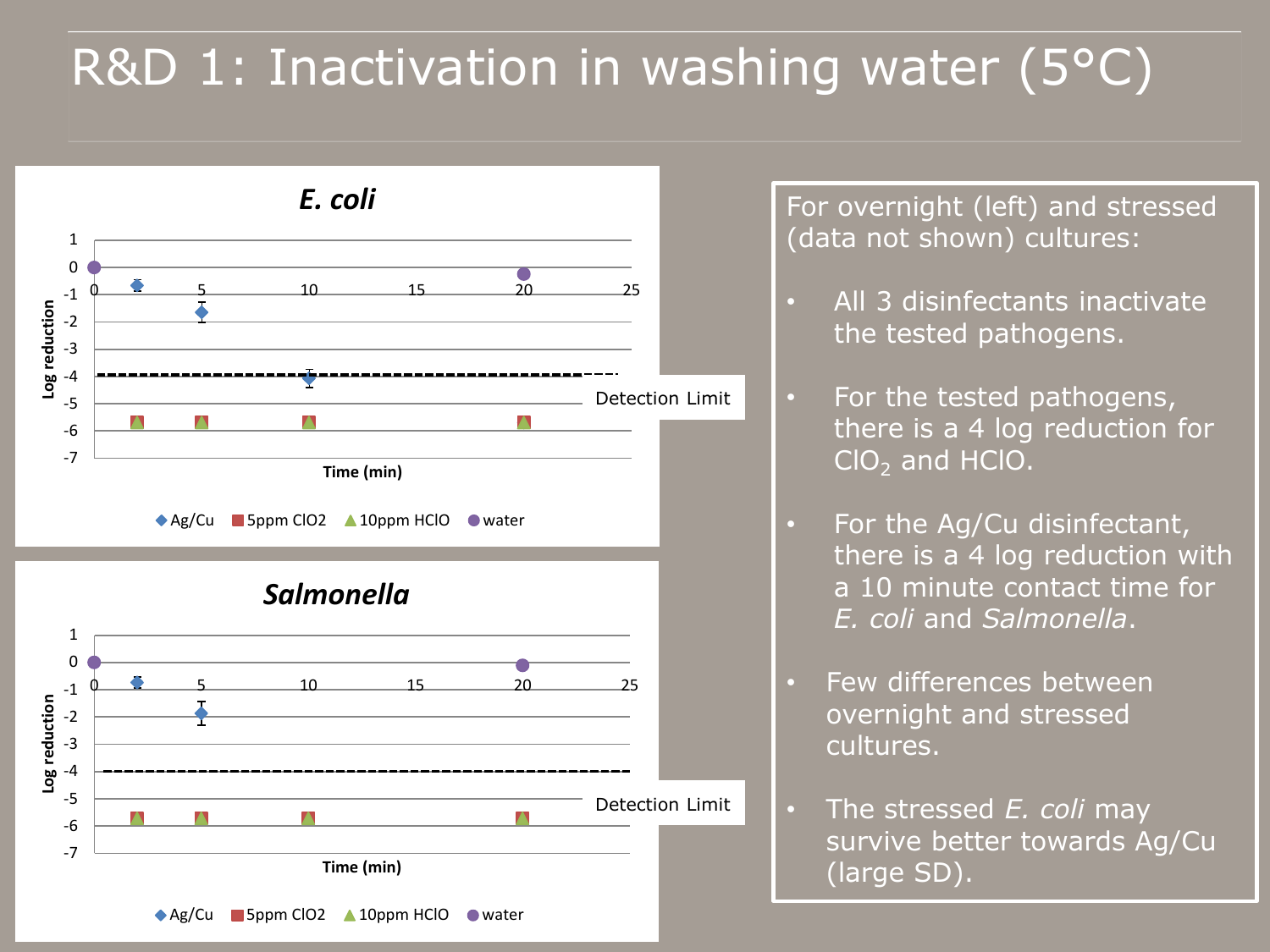### R&D 2a: Deactivation on lettuce (*E. coli*)



- Treatments are effective in inactivating *E. coli* in wash water at both T.
- Treatments had some effect on *E. coli* numbers that attached to the leaf, yet not a complete elimination.

\* sign. higher (between treatments)

\$ sign. higher (between temperatures)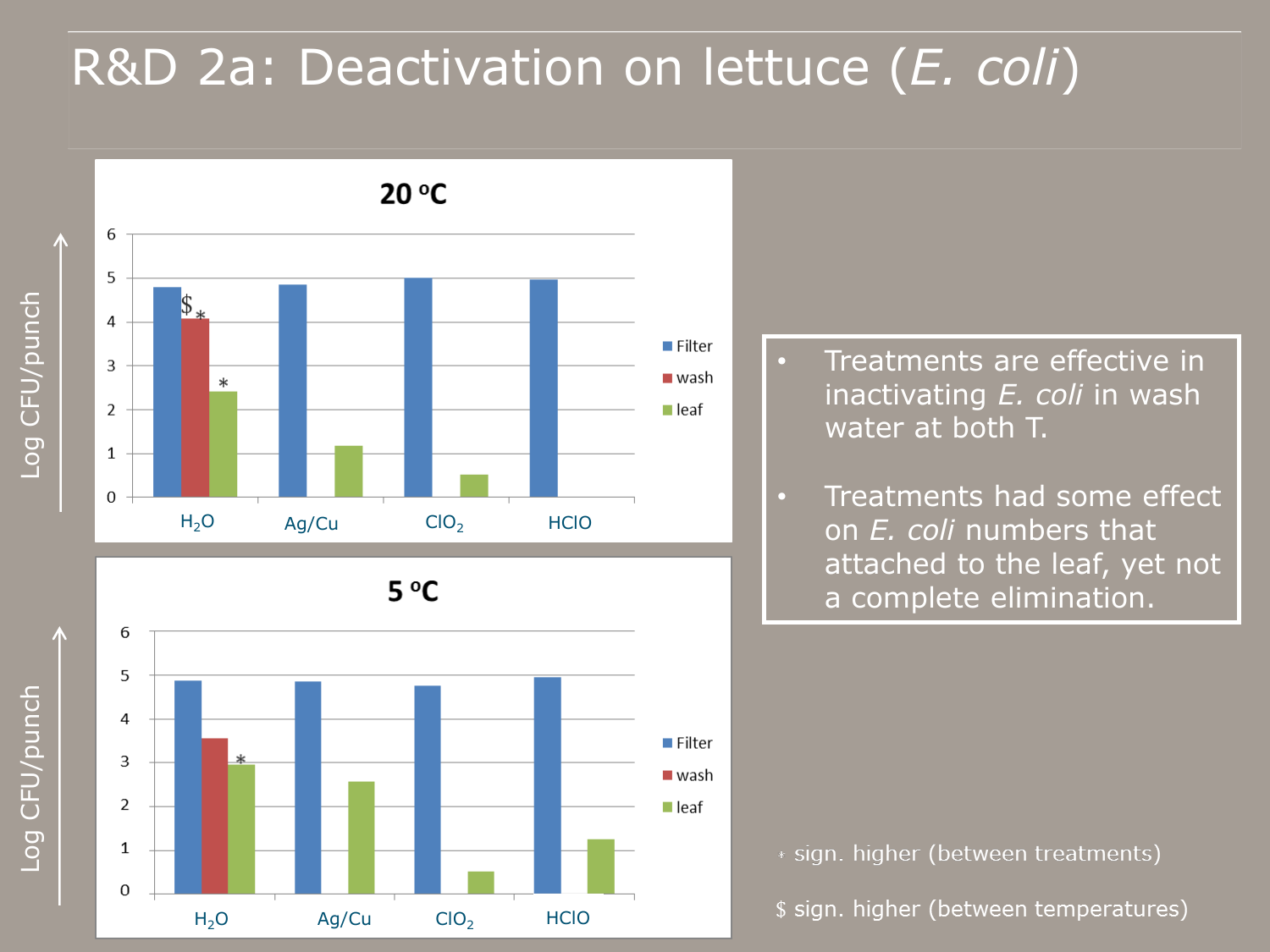### R&D 2b: Deactivation on lettuce (*S. enterica*)



- Treatments are effective in inactivating *S. enterica* in wash water at both T.
- Treatments had some effect on *S. enterica* numbers that attached to the leaf, yet not a complete elimination.
- Cell attachment to leaf surfaces is better in comparison to *E. coli*.
- Cell attachment to lettuce leaf surface is better at 5°C than 20°C.

\* sign. higher (between treatments)

\$ sign. higher (between temperatures)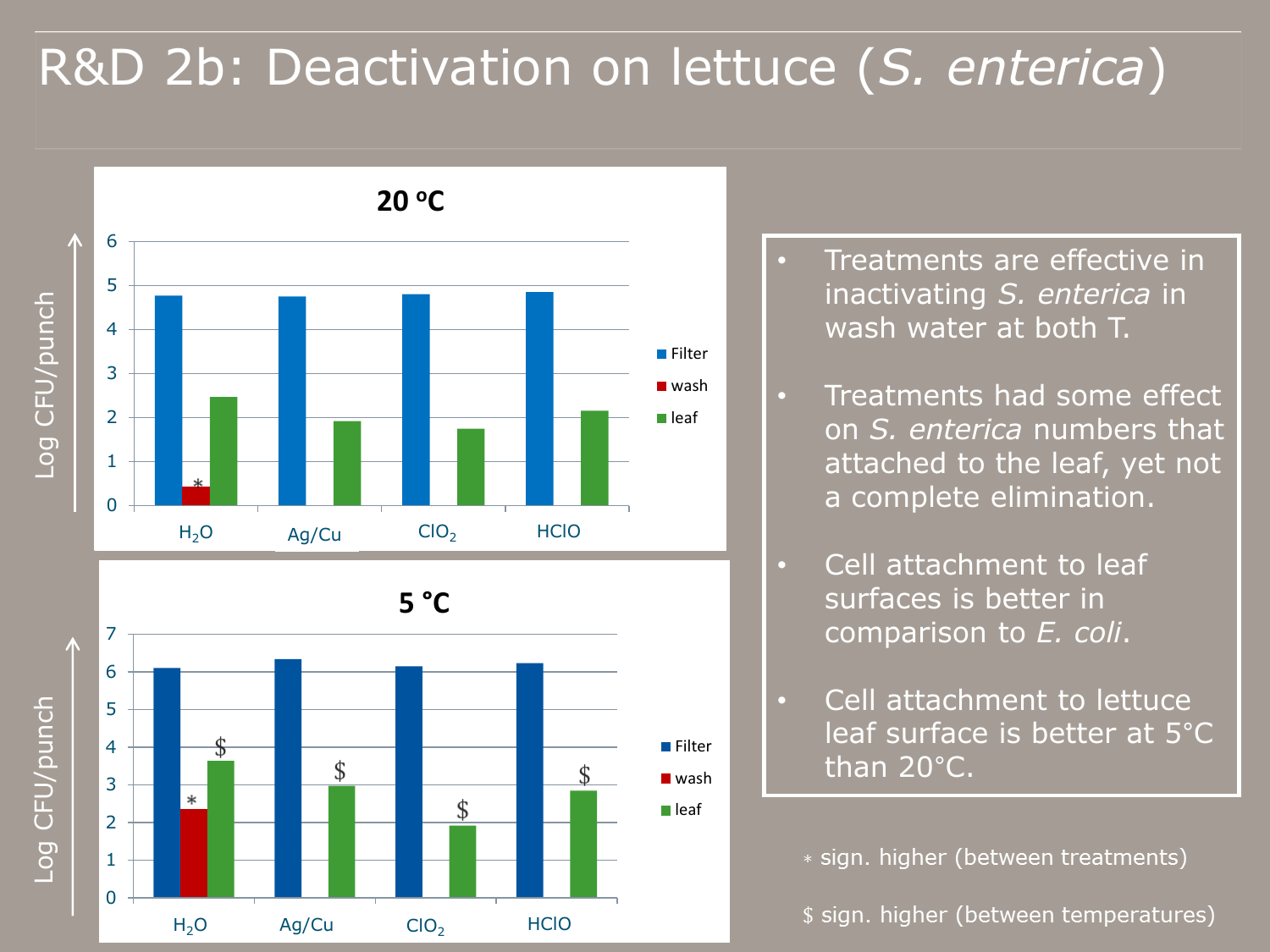# **Summary**

■ All 3 disinfectants inactivate the tested pathogens in water (5°C).

- Ag/Cu is less effective than chlorine and chlorine dioxide.
- **There are few differences visualized in the overnight stressed cultures.** 
	- However, the 'stressed' *E. coli* may survive better against Ag/Cu.
- All 3 disinfectants are effective in inactivating the tested pathogens in wash water at both temperatures (5ºC and 20ºC).
- Pathogen inactivation in the wash water and on lettuce:
	- Ag/Cu is less effective on the lettuce leaves than chlorine or chlorine dioxide (*E. coli*).
	- Cell attachment to leaf surfaces is better in *S. enterica* than *E. coli.*
	- In *S. enterica,* there is better attachment to the lettuce leaf surface at 5ºC than 20ºC.

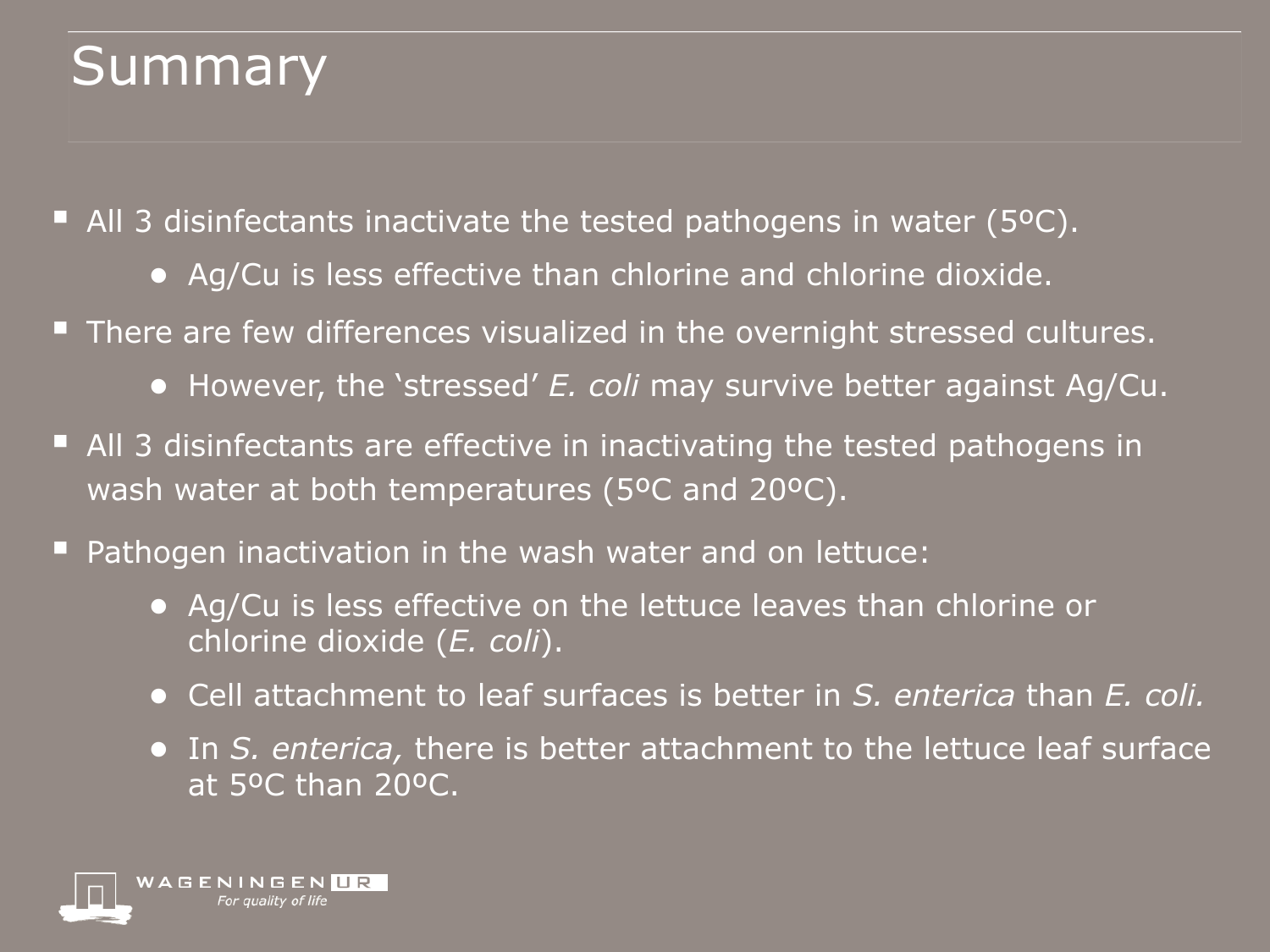# Outlook 2014 and beyond

- Effects of disinfectants on pathogen presence with organic loaded water
- **Growth of micro-organisms post-contamination of the product** after washed with the disinfectant
- Pilot plant set-up
- **Modelling the effects (pros and cons) of disinfection of the** washing water on public health